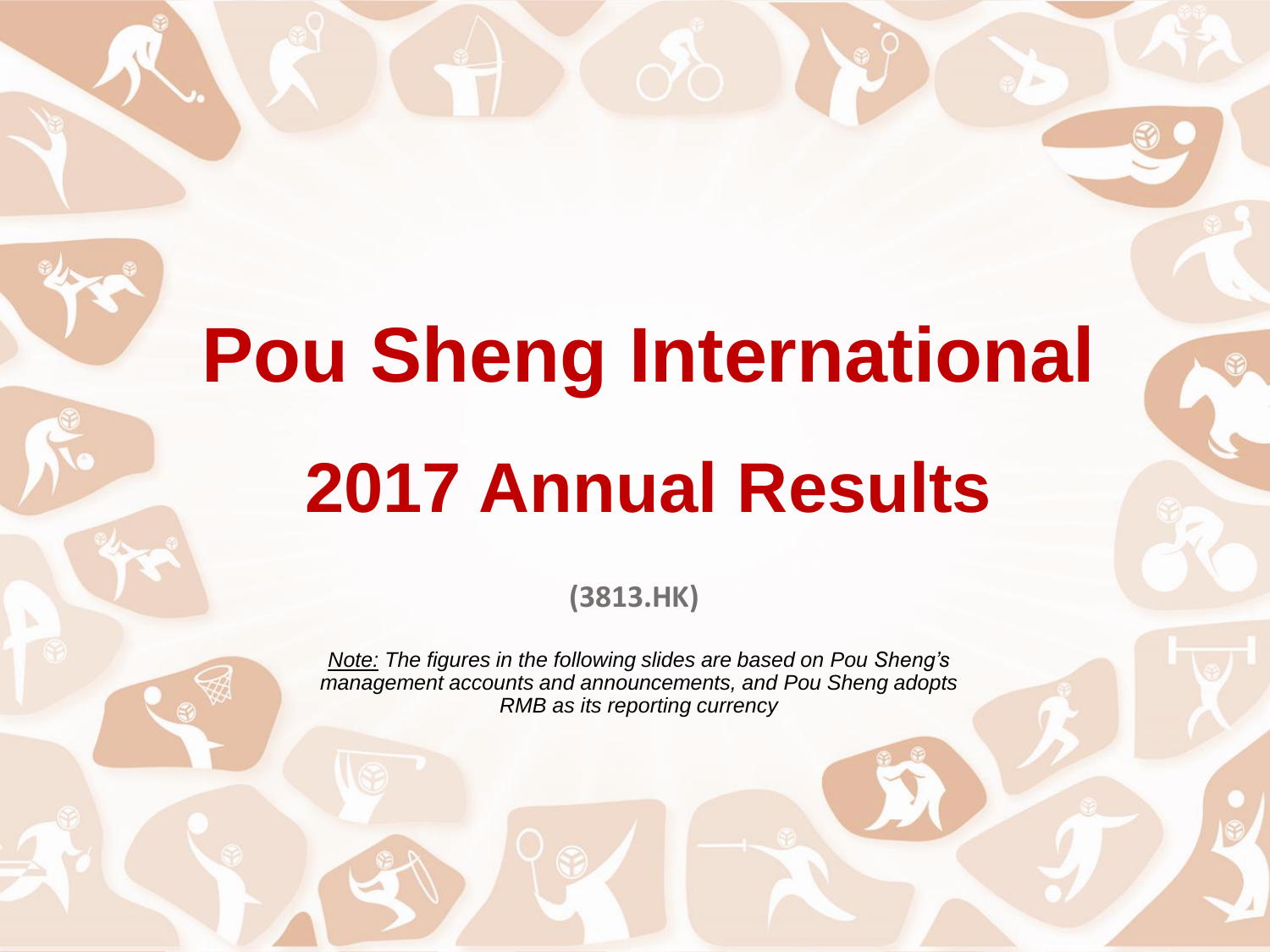1

1

#### **Disclaimer**

While every care has been taken in preparing the information in this presentation and the discussion following, such information is provided "as is" without warranty of any kind, either expressed or implied. In particular, no warranty regarding accuracy or fitness for a purpose is given in connection with such information. The opinions expressed in this presentation and the discussion following, do not constitute investment advice. Neither Yue Yuen nor any of its officers will be liable for any direct or indirect or any other damages of any kind arising from or in connection with any reliance placed on any information in this presentation and the discussion following.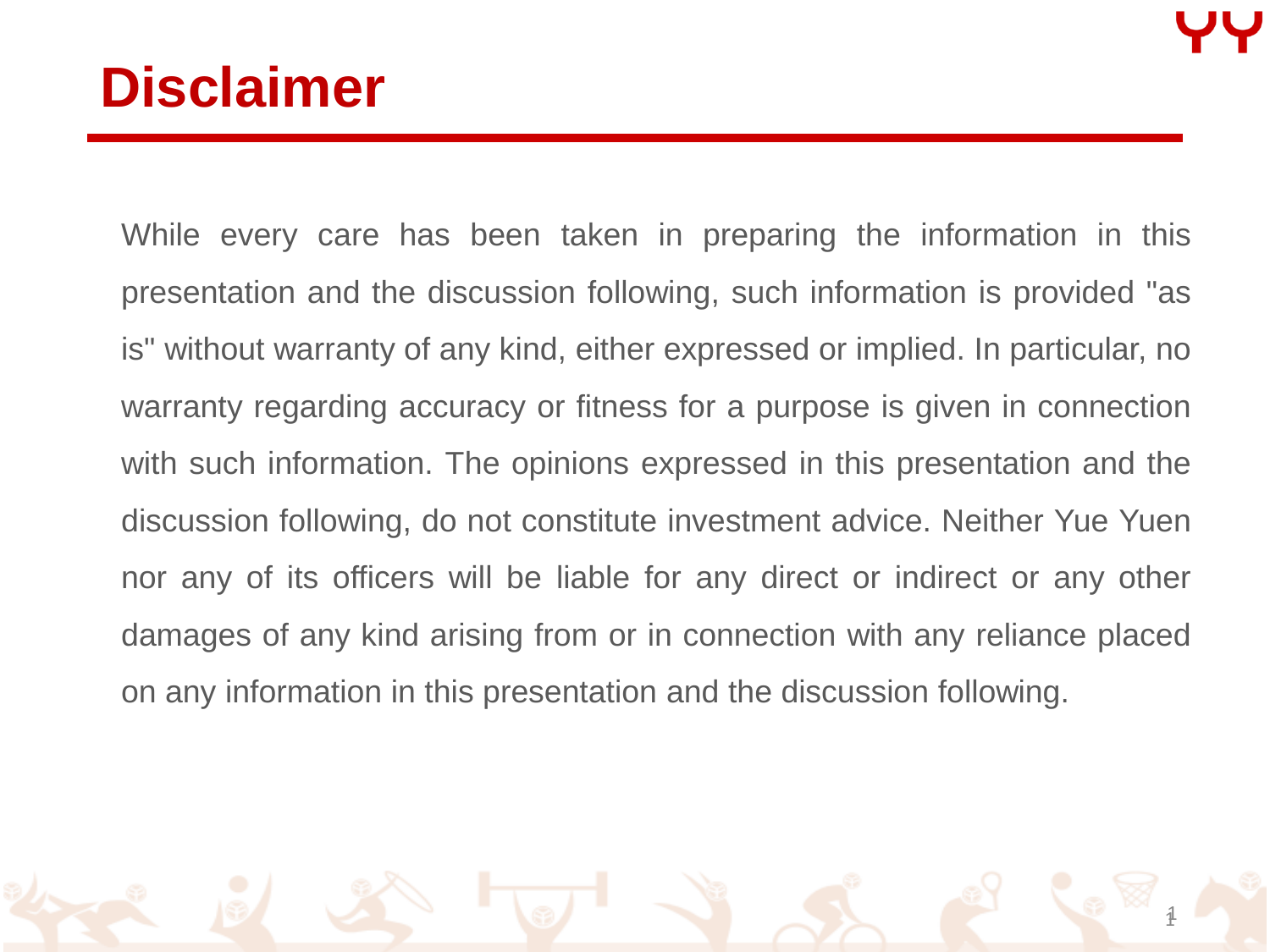## **Pou Sheng Key Business Activities**

#### **Retail Business** Υ

- Leading distributor of footwear, apparel & accessories for international brands in China Y
	- A key partner to Nike and adidas Y.
	- Υ Sells through directly operated stores, or on a wholesale basis to sub-distributors, online & offline

2

- Υ Store locations include department stores, shopping malls, sports cities, street level & outlets
- Y Brand licensee Business

#### **Y** Sport Services Platform

- Provides full range of sports services Y
	- Products + Services Υ
	- $364 + 1$ Υ
	- Online & Offline Υ
	- Mainland China & TaiwanΥ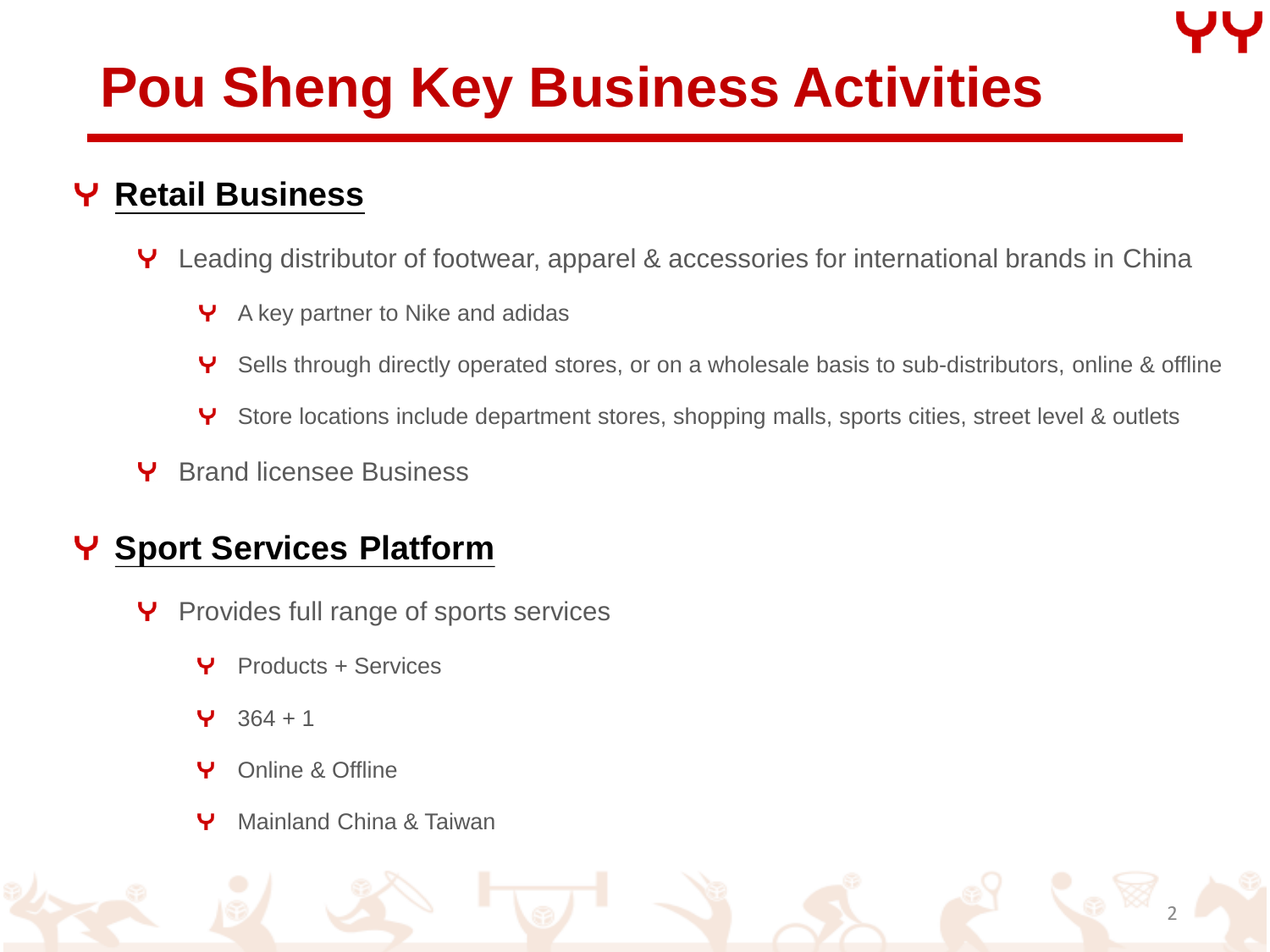#### **Omni-Channel Strategy Across China**

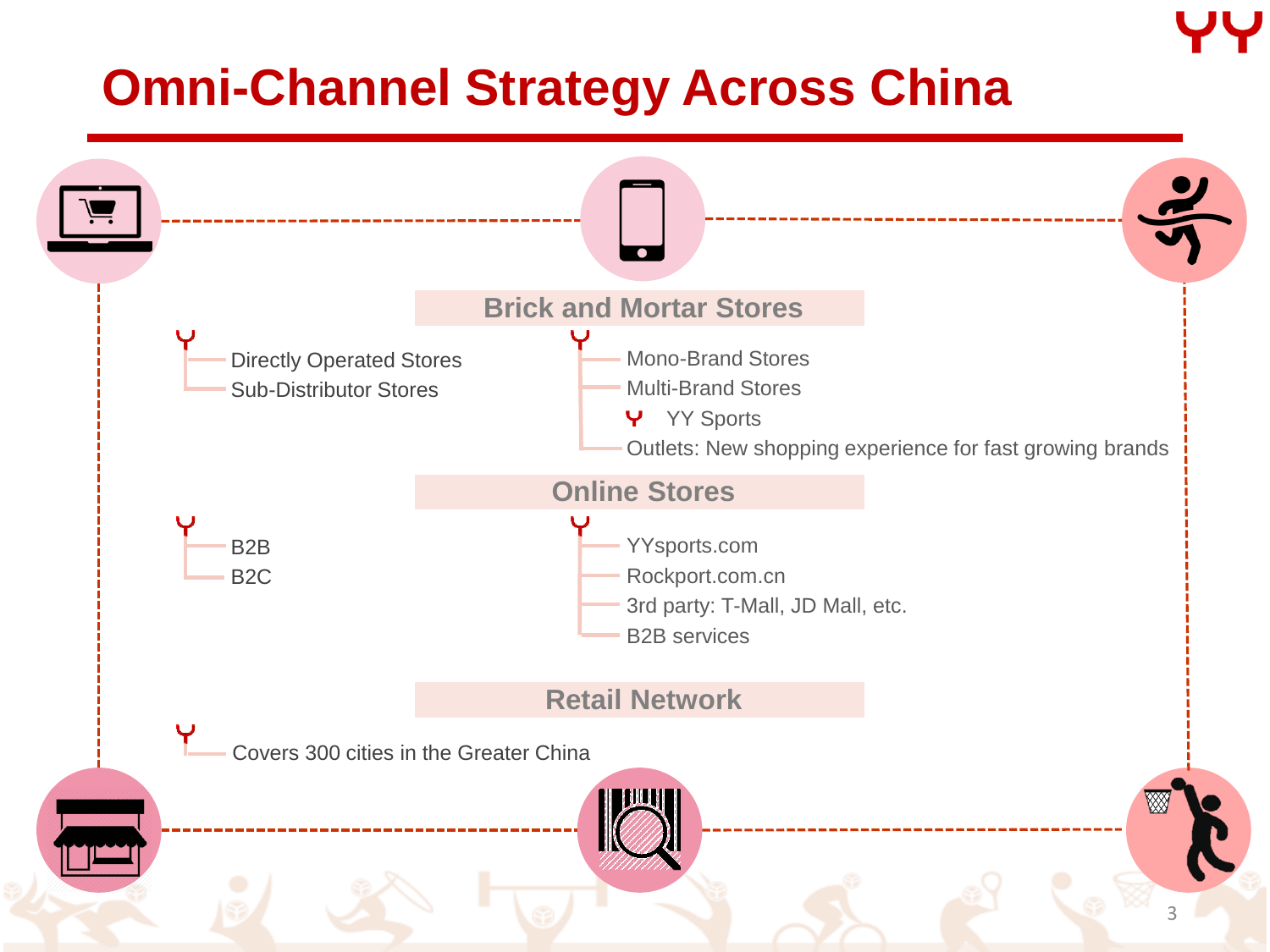#### **Distinguished Partners and Events**

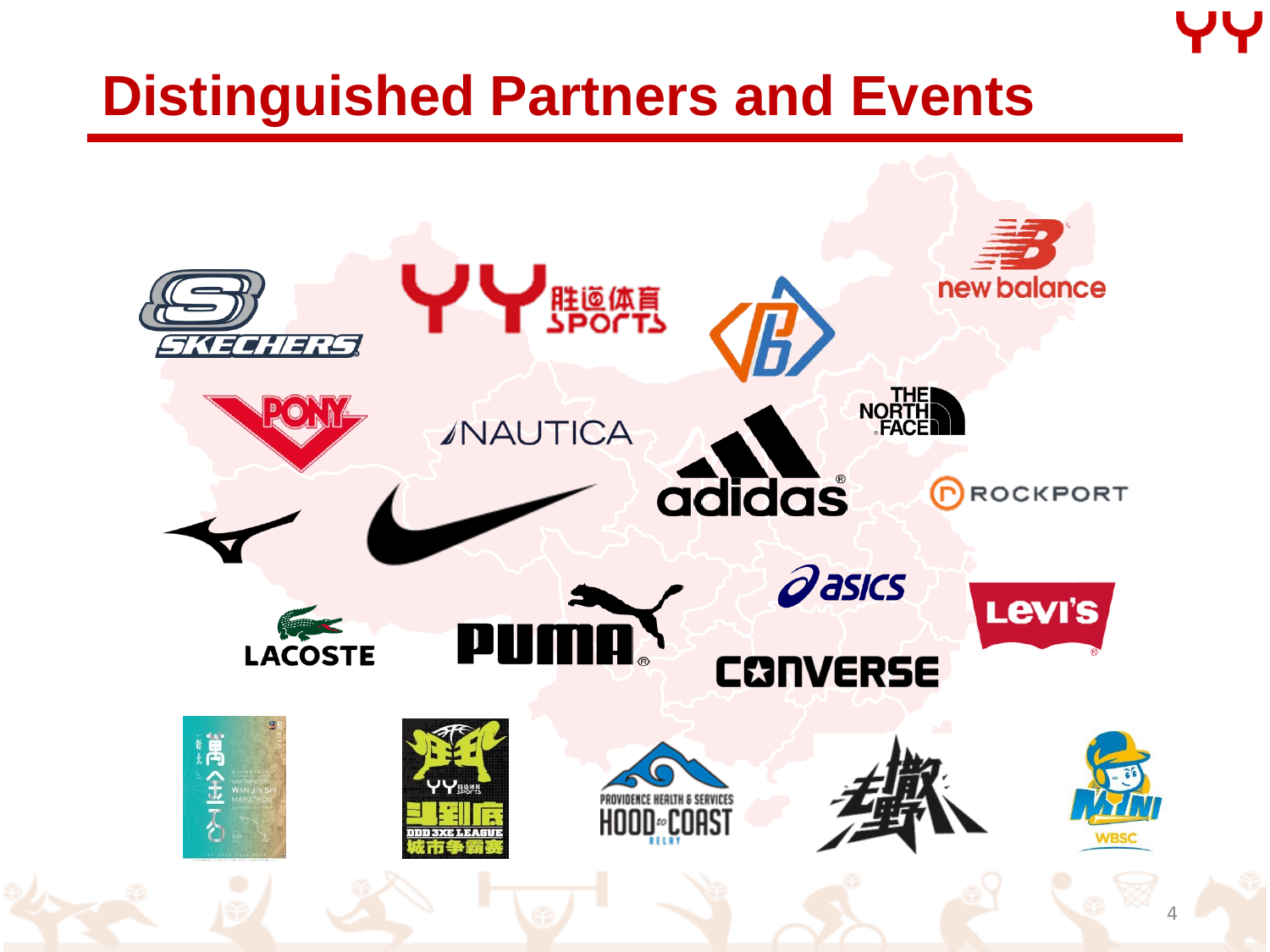## **Pou Sheng Financial Highlights** *(in RMB)*

|                                     | <b>FY2017</b> |               | <b>FY2016</b> |          | $Y$ -o- $Y$ |
|-------------------------------------|---------------|---------------|---------------|----------|-------------|
|                                     | RMB'mn        | $\frac{0}{0}$ | RMB'mn        | $\%$     | $+$ / -     |
| <b>Revenue</b>                      | 18,833        | 100.00        | 16,236        | 100.00   | 16.0%       |
| <b>Cost of Sales</b>                | (12, 239)     | $-64.99$      | (10, 468)     | $-64.47$ | 16.9%       |
| <b>Gross Profit</b>                 | 6,594         | 35.01         | 5,768         | 35.53    | 14.3%       |
| SG&A                                | (6,052)       | $-32.14$      | (5,072)       | $-31.24$ | 19.3%       |
| Other Income & Expenses, net        | 228           | 1.21          | 228           | 1.40     | $-0.0%$     |
| <b>Operating Profit</b>             | 770           | 4.09          | 924           | 5.69     | $-16.7%$    |
| Share of Results of A&JV            | (4)           | $-0.02$       | (12)          | $-0.07$  | $-66.7%$    |
| Finance Cost & Other Gains/(Losses) | (109)         | $-0.58$       | (80)          | $-0.49$  | 36.3%       |
| Income Tax                          | (242)         | $-1.28$       | (262)         | $-1.61$  | $-7.6%$     |
| <b>Profit for the Year</b>          | 415           | 2.20          | 570           | 3.51     | $-27.2%$    |
| <b>Profit attrib. to Owners</b>     | 394           | 2.09          | 561           | 3.46     | $-29.8%$    |

*Source: Based on Pou Sheng's Results Announcement*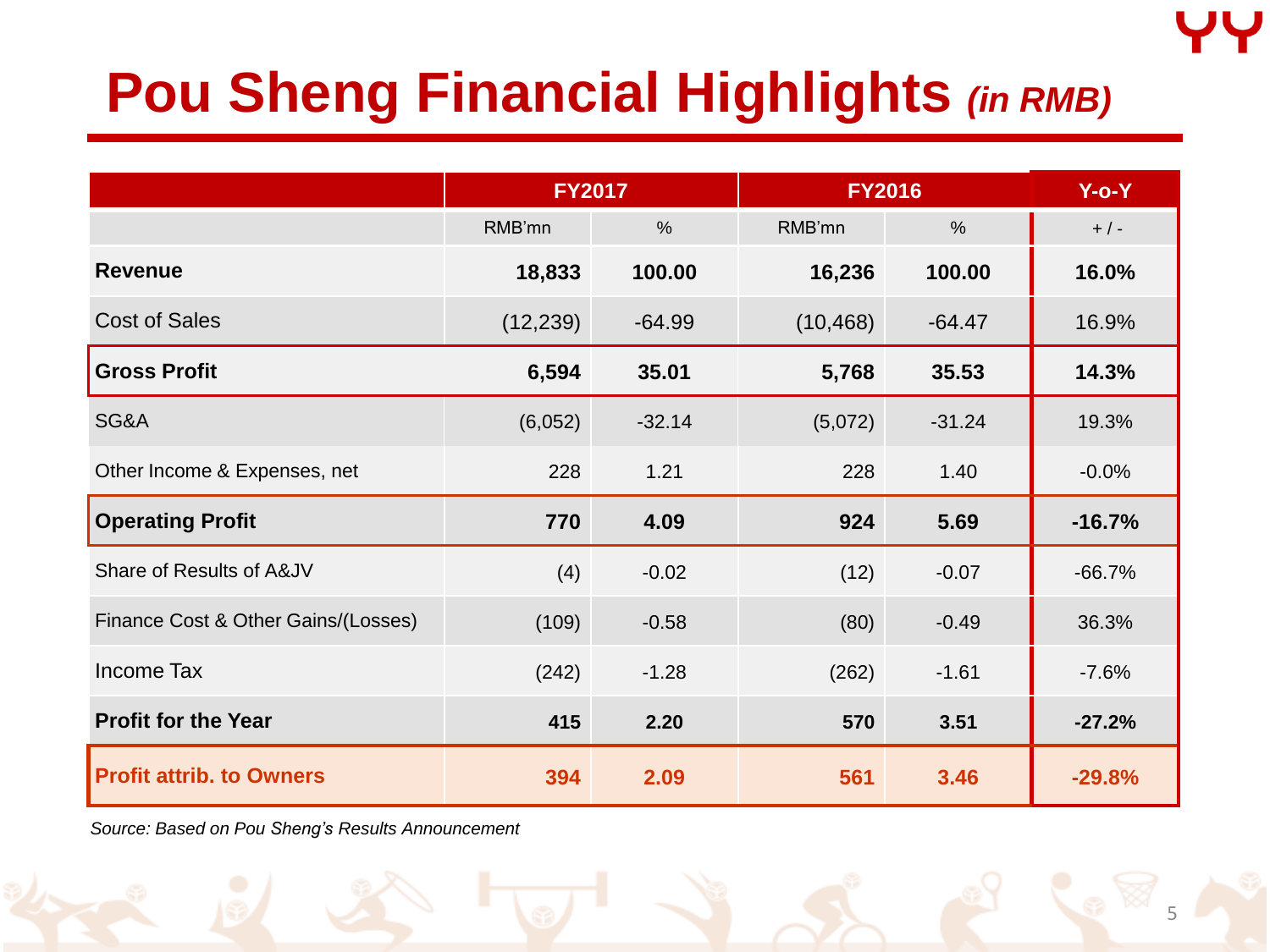## **Pou Sheng Financial Highlights** *(in USD)*

|                                     | <b>FY2017</b>   |               | <b>FY2016</b>   |               | $Y$ -o- $Y$ |
|-------------------------------------|-----------------|---------------|-----------------|---------------|-------------|
|                                     | <b>US\$'000</b> | $\frac{0}{0}$ | <b>US\$'000</b> | $\frac{0}{0}$ | $+$ / -     |
| <b>Revenue</b>                      | 2,775,400       | 100.00        | 2,443,730       | 100.00        | 13.6%       |
| <b>Cost of Sales</b>                | (1,803,726)     | $-64.99$      | (1,575,525)     | $-64.47$      | 14.5%       |
| <b>Gross Profit</b>                 | 971,674         | 35.01         | 868,205         | 35.53         | 11.9%       |
| SG&A                                | (886, 324)      | $-31.94$      | (756, 975)      | $-30.98$      | 17.1%       |
| Other Income & Expenses, net        | 28,163          | 1.02          | 31,860          | 1.30          | $-11.6%$    |
| <b>Operating Profit</b>             | 113,513         | 4.09          | 143,090         | 5.86          | $-20.7%$    |
| Share of Results of A&JV            | (526)           | $-0.02$       | (1,793)         | $-0.07$       | $-70.7%$    |
| Finance Cost & Other Gains/(Losses) | (16, 135)       | $-0.58$       | (12,066)        | $-0.50$       | 33.7%       |
| <b>Income Tax</b>                   | (35,690)        | $-1.29$       | (39, 468)       | $-1.62$       | $-9.6%$     |
| <b>Profit for the Year</b>          | 61,162          | 2.20          | 89,763          | 3.67          | $-31.9%$    |
| <b>Profit attrib. to Owners</b>     | 58,110          | 2.09          | 88,403          | 3.62          | $-34.3%$    |

*Source : Internal analysis report (figures rounded); various accounting reclassification and adjustments are made to some of the figures when consolidating Pou Sheng numbers into the Yue Yuen Group in order to comply with the requirements of accounting standards*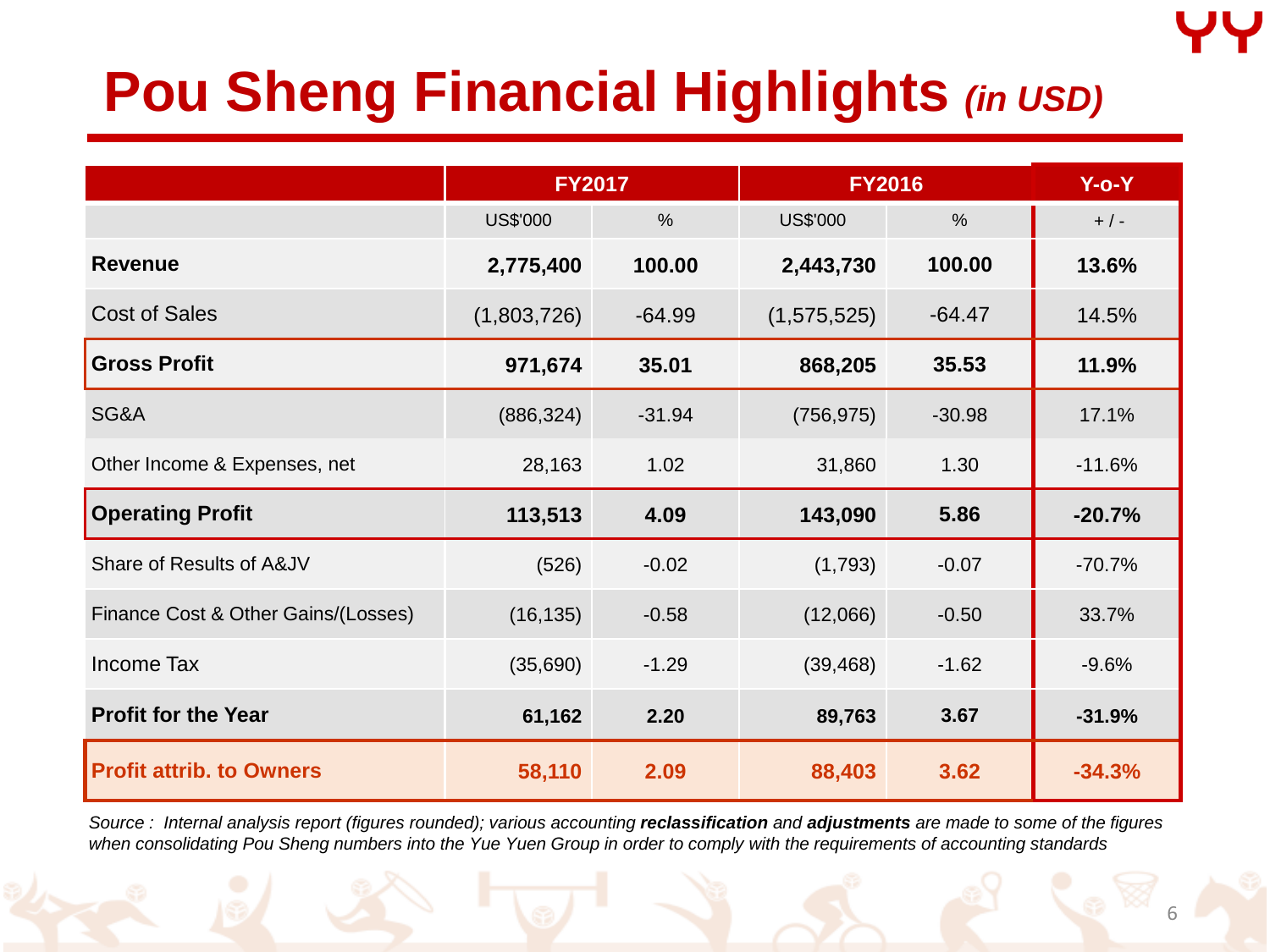#### **Pou Sheng GP Margin Trend**

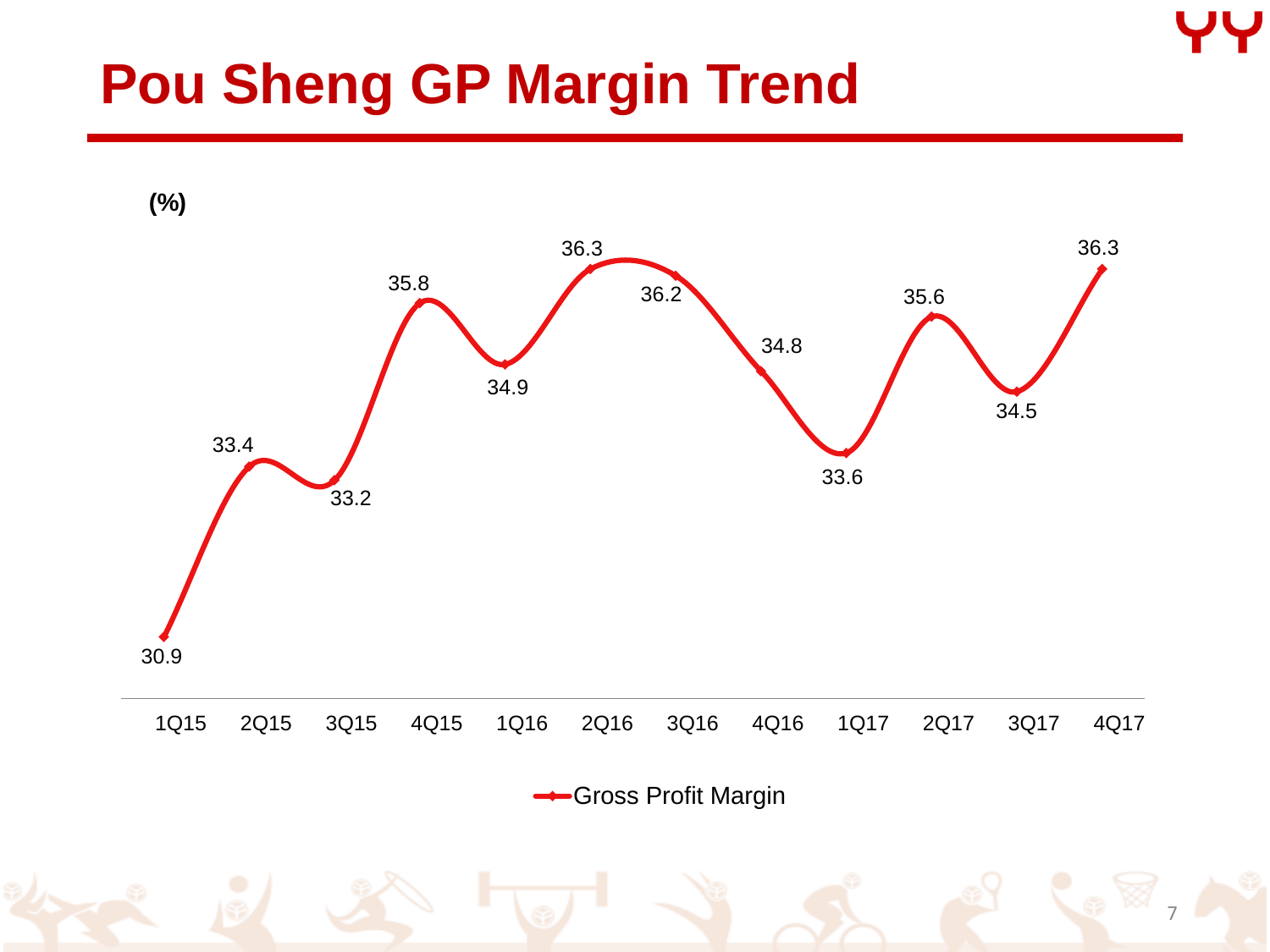#### **Pou Sheng OP Margin Trend**



*\* the figures have been restated due to the application of merger accounting*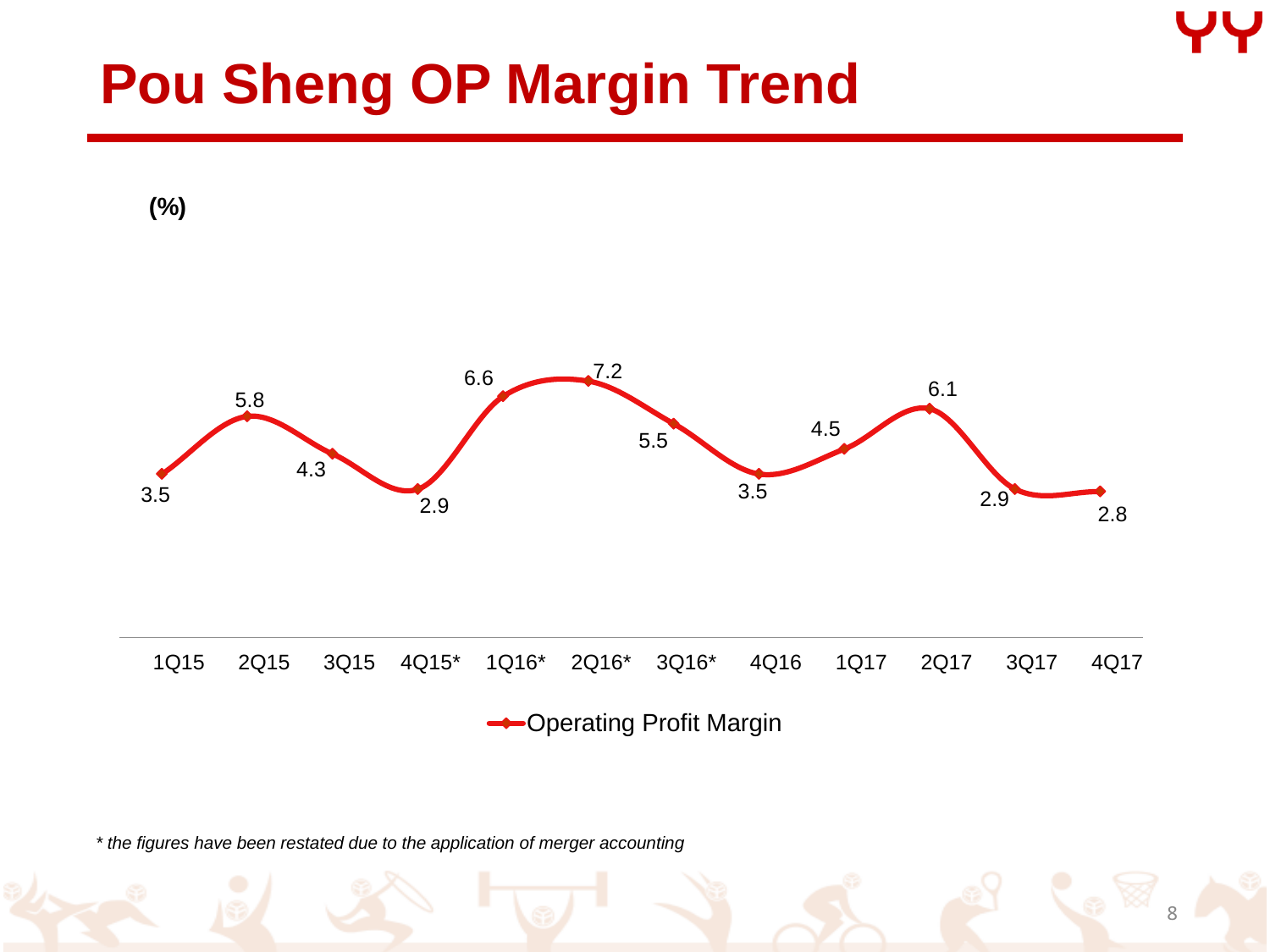#### **Pou Sheng Financial Ratios** *(in RMB)*

| (RMB'mn)                     | <b>FY2017</b> | FY2016      |
|------------------------------|---------------|-------------|
| Depreciation & Amortization  | 433           | 254         |
| <b>EBITDA</b>                | 1,197         | 1,148       |
| <b>Capital Expenditure</b>   | 576           | 518         |
|                              | 31 Dec 2017   | 31 Dec 2016 |
| <b>Total Borrowings</b>      | 2,642         | 1,666       |
| Net Total Borrowings         | 2,155         | 1,183       |
| Total Debt to Equity (%)     | 41.0%         | 27.2%       |
| Net Debt to Equity (%)       | 33.5%         | 19.3%       |
|                              | <b>FY2017</b> | FY2016      |
| Total Debt to EBITDA (X)     | 2.2X          | 1.5 X       |
| Net Debt to EBITDA $(X)$     | 1.8X          | 1.0 X       |
| Return on Owner's Equity (%) | 6.2%          | 9.2%        |
| Return on Asset (%)          | 3.6%          | 5.7%        |

*Source: Internal analysis report (figures rounded)*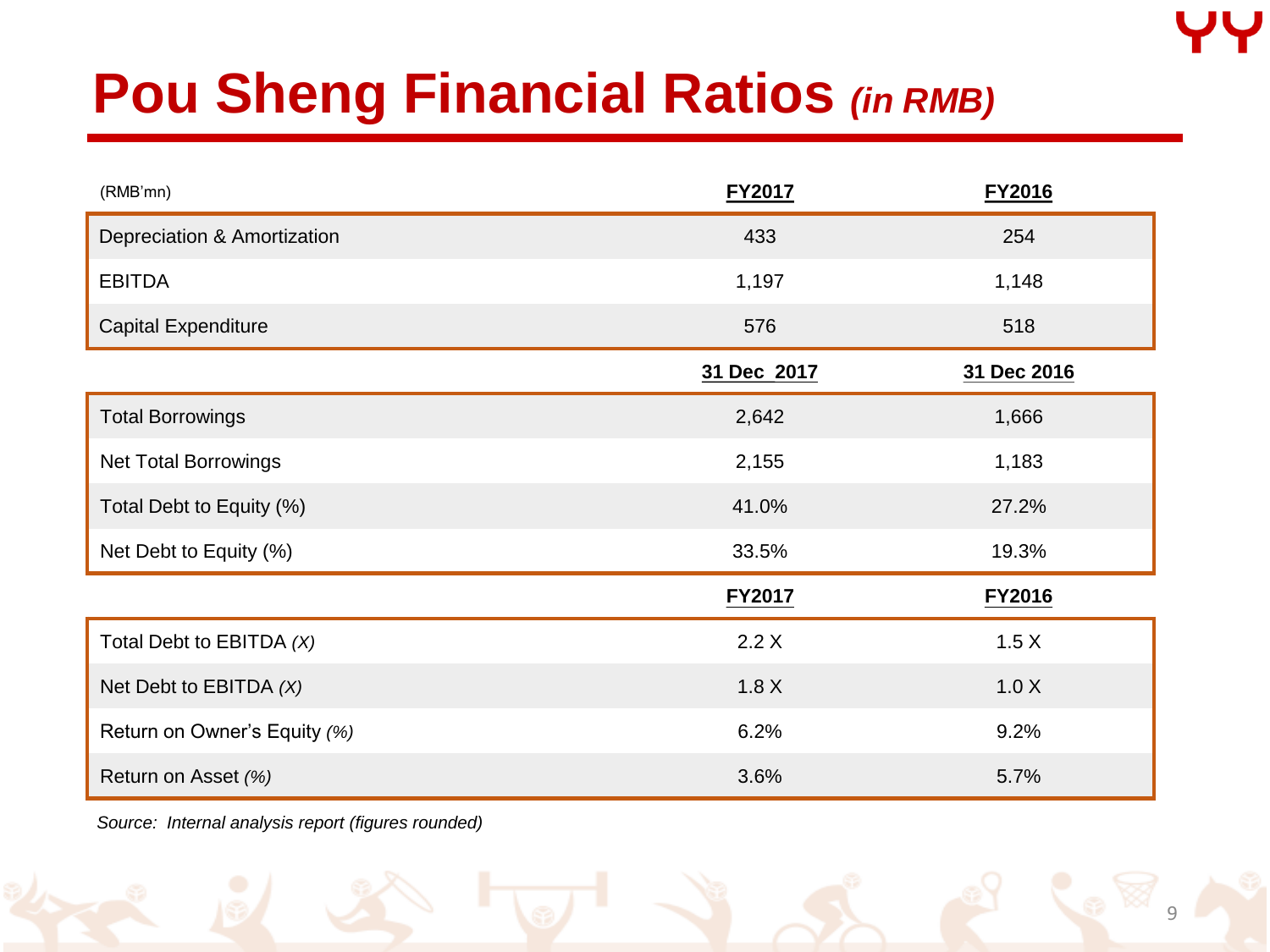

#### **Operation Efficiency**

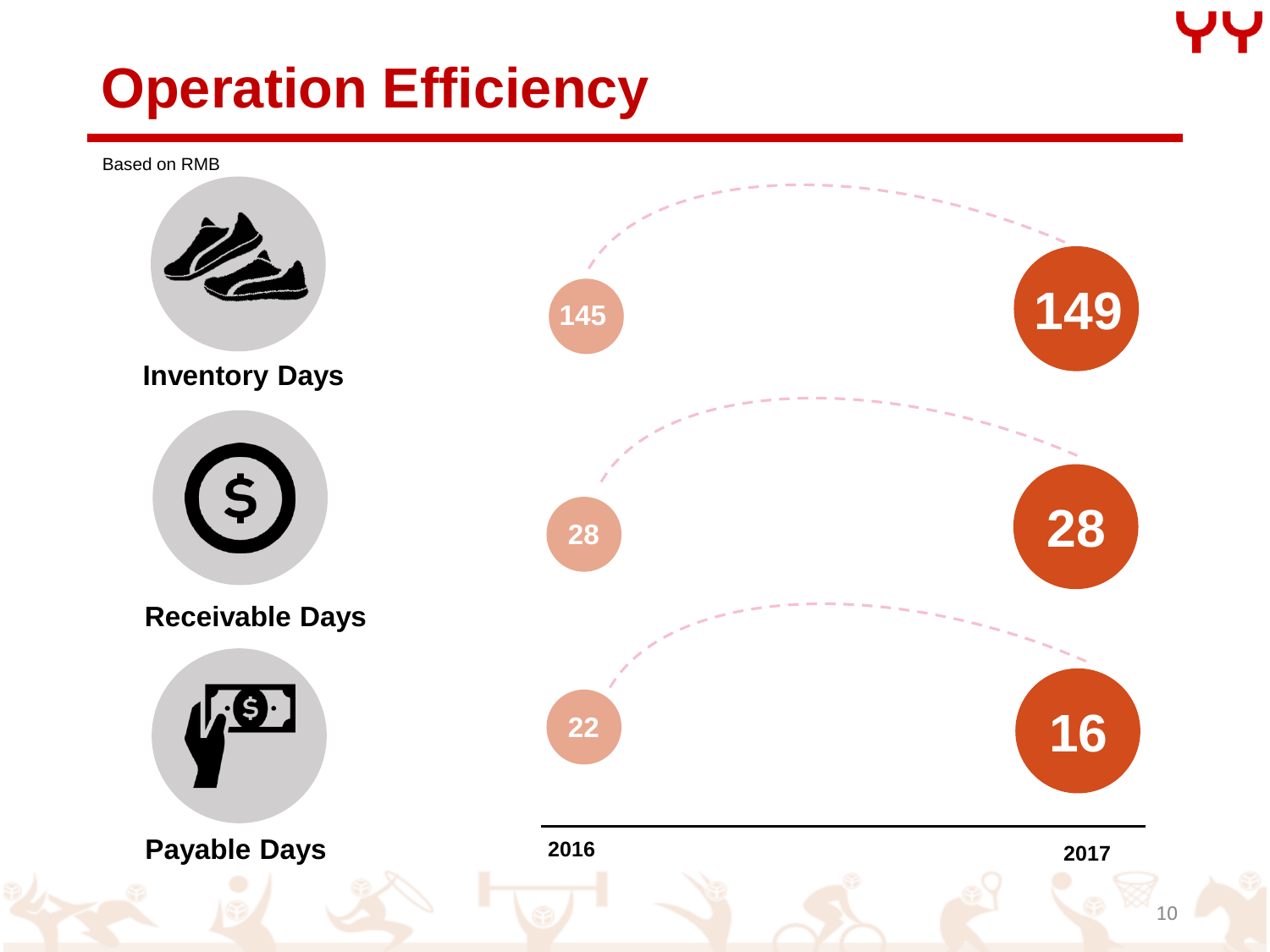#### **Pou Sheng Store Performance**

#### **Number of Stores**

|                             | <b>Directly Operated</b> | <b>Sub-Distributors</b> | <b>Total Stores</b> |
|-----------------------------|--------------------------|-------------------------|---------------------|
| As at December 31, 2016     | 5,560                    | 3,199                   | 8,759               |
| Net New Store + $/$ (-) $*$ | (95)                     | 114                     | 19                  |
| As at December 31, 2017     | 5,465                    | 3,313                   | 8,778               |

\* Disposal of certain subsidiaries in the current period: reduced 153 directly operated stores & 323 sub-distributors stores

#### **Same Store Sales Growth (SSSg)**

| 2017                            |         |      |      |          | <b>FY2017</b> |
|---------------------------------|---------|------|------|----------|---------------|
| <b>Directly Operated Stores</b> | $1.9\%$ | 5.6% | 1.5% | $12.0\%$ | 5.3%          |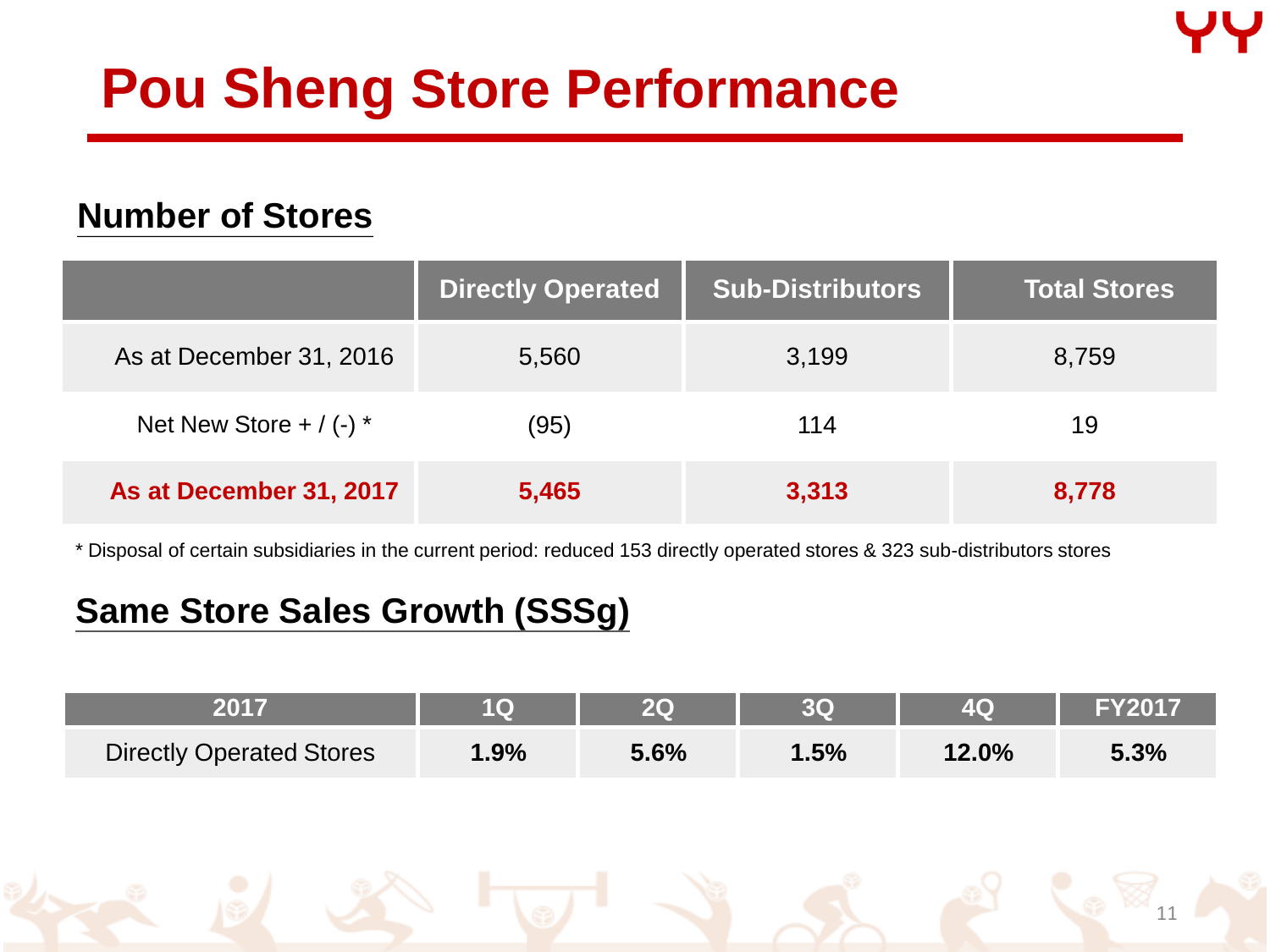## **PS Highlights for FY2016** *(in RMB)*

|                                     | <b>FY2016</b> |               | <b>FY2015</b> |          | $Y$ -o- $Y$ |
|-------------------------------------|---------------|---------------|---------------|----------|-------------|
|                                     | RMB'mn        | $\frac{0}{0}$ | RMB'mn        | $\%$     | $+$ / -     |
| <b>Revenue</b>                      | 16,236        | 100.00        | 14,466        | 100.00   | 12.2%       |
| <b>Cost of Sales</b>                | (10, 468)     | $-64.47$      | (9,648)       | $-66.70$ | 8.5%        |
| <b>Gross Profit</b>                 | 5,768         | 35.53         | 4,818         | 33.30    | 19.7%       |
| SG&A                                | (5,072)       | $-31.24$      | (4,340)       | $-30.00$ | 16.9%       |
| Other Income & Expenses, net        | 228           | 1.41          | 121           | 0.84     | 88.4%       |
| <b>Operating Profit</b>             | 924           | 5.69          | 599           | 4.14     | 54.3%       |
| Share of Results of A&JV            | (12)          | $-0.07$       | (8)           | $-0.06$  | 50.0%       |
| Finance Cost & Other Gains/(Losses) | (80)          | $-0.49$       | (59)          | $-0.40$  | 35.6%       |
| <b>Income Tax</b>                   | (262)         | $-1.62$       | (149)         | $-1.03$  | 75.8%       |
| <b>Profit for the Year</b>          | 570           | 3.51          | 383           | 2.65     | 48.8%       |
| <b>Profit attrib. to Owners</b>     | 561           | 3.46          | 397           | 2.74     | 41.3%       |

*Source: Based on Pou Sheng's Results Announcement*

**P** Pou Sheng has changed its presentation currency for the preparation of its consolidated financial statements from USD to RMB *starting from the 2016 interim results. The comparative figures for the year 2016 and 2015 have been restated to RMB accordingly*